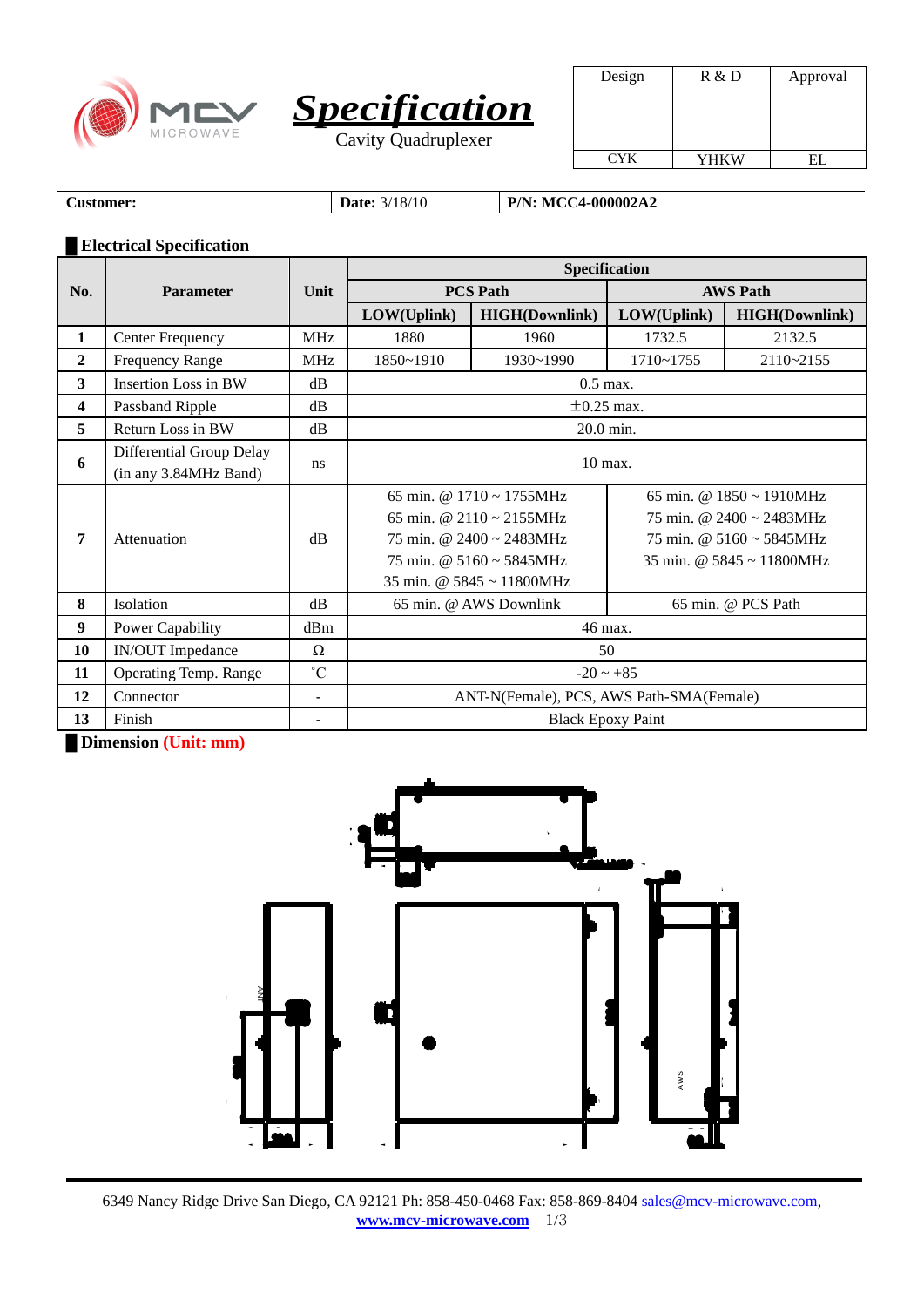## **█ Simulation Graphs**

| 1.PCS UL                                                        |                                                                                                                                                                                                                                                                                                                         |                      |                           |               |                                                                           |                                                    |             |
|-----------------------------------------------------------------|-------------------------------------------------------------------------------------------------------------------------------------------------------------------------------------------------------------------------------------------------------------------------------------------------------------------------|----------------------|---------------------------|---------------|---------------------------------------------------------------------------|----------------------------------------------------|-------------|
| <b>SPEC</b>                                                     |                                                                                                                                                                                                                                                                                                                         | NOTCH(1)   MARKER(6) | N(5)                      | Q(Idea1)      | CAL Qu                                                                    | <b>SCALE</b>                                       | <b>QUIT</b> |
| fo [MHz]<br>1880<br><b>BL</b> [dB]<br>24<br>Qu<br>Ideal<br>1750 | <b>BW EMHz I</b><br>-75<br>N.<br>5<br>Marker1 1710 [MHz]<br>$-0.007 -74.973$<br>Marker2 1755 [MHz]<br>$-0.013 -79.095$<br>Marker3 1850 [MHz ]<br>$-24.530 - 0.226$<br>Marker4 1880 [MHz]<br>$-34.891 - 0.157$<br>Marker5 1910 [MHz]<br>$-24.198 - 0.197$<br>Marker6 2110 [MHz]<br>$-0.004 -69.756$<br>Notch Freq1 [MHz] |                      | €<br>4<br>Center 1880 MHz | $\frac{3}{9}$ | ङ                                                                         | $\frac{5}{9}$ Ch2 S21 [dB] / 10 dB<br>Span 400 MHz |             |
|                                                                 |                                                                                                                                                                                                                                                                                                                         |                      |                           |               | CALCULATION [C] DISPLAY TOGGLE [FID] INITIAL SETTING [I] ENTRY ON/OFF [E] |                                                    |             |

## 2. PCS DL

| 11он<br>fo [MHz ] BW [MHz ]                                                                                                                                                                                                                     | $Ch1$ S11[dB] $\angle$ 5 dB | - है<br>욯 | $\frac{4}{9}$ Ch2 S21 [dB] $\frac{5}{6}$ 10 dB |  |
|-------------------------------------------------------------------------------------------------------------------------------------------------------------------------------------------------------------------------------------------------|-----------------------------|-----------|------------------------------------------------|--|
| 1960<br>-73<br><b>BL</b> [dB]<br>'N.<br>24<br>5.<br>Qu<br>Ideal                                                                                                                                                                                 |                             |           |                                                |  |
| Marker1 1755 [MHz]<br>$-0.005 -68.643$<br>Marker2 1930 [MHz]<br>$-24.376 - 0.217$<br>Marker3 1960 [MHz]<br>$-38.791 - 0.169$<br>Marker4 1990 [MHz]<br>$-24.207 - 0.240$<br>Marker5 2110 [MHz]<br>$-0.009 - 72.600$<br>Notch Freq1 [MHz]<br>2160 |                             |           |                                                |  |
| CALCULATION [C] DISPLAY TOGGLE [FIO] INITIAL SETTING [I] ENTRY ON/OFF [E]                                                                                                                                                                       | Center 1960 MHz             |           | Span 400 MHz                                   |  |

6349 Nancy Ridge Drive San Diego, CA 92121 Ph: 858-450-0468 Fax: 858-869-8404 [sales@mcv-microwave.com,](mailto:sales@mcv-microwave.com) **[www.mcv-microwave.com](http://www.mcv-microwave.com/)** 2/3